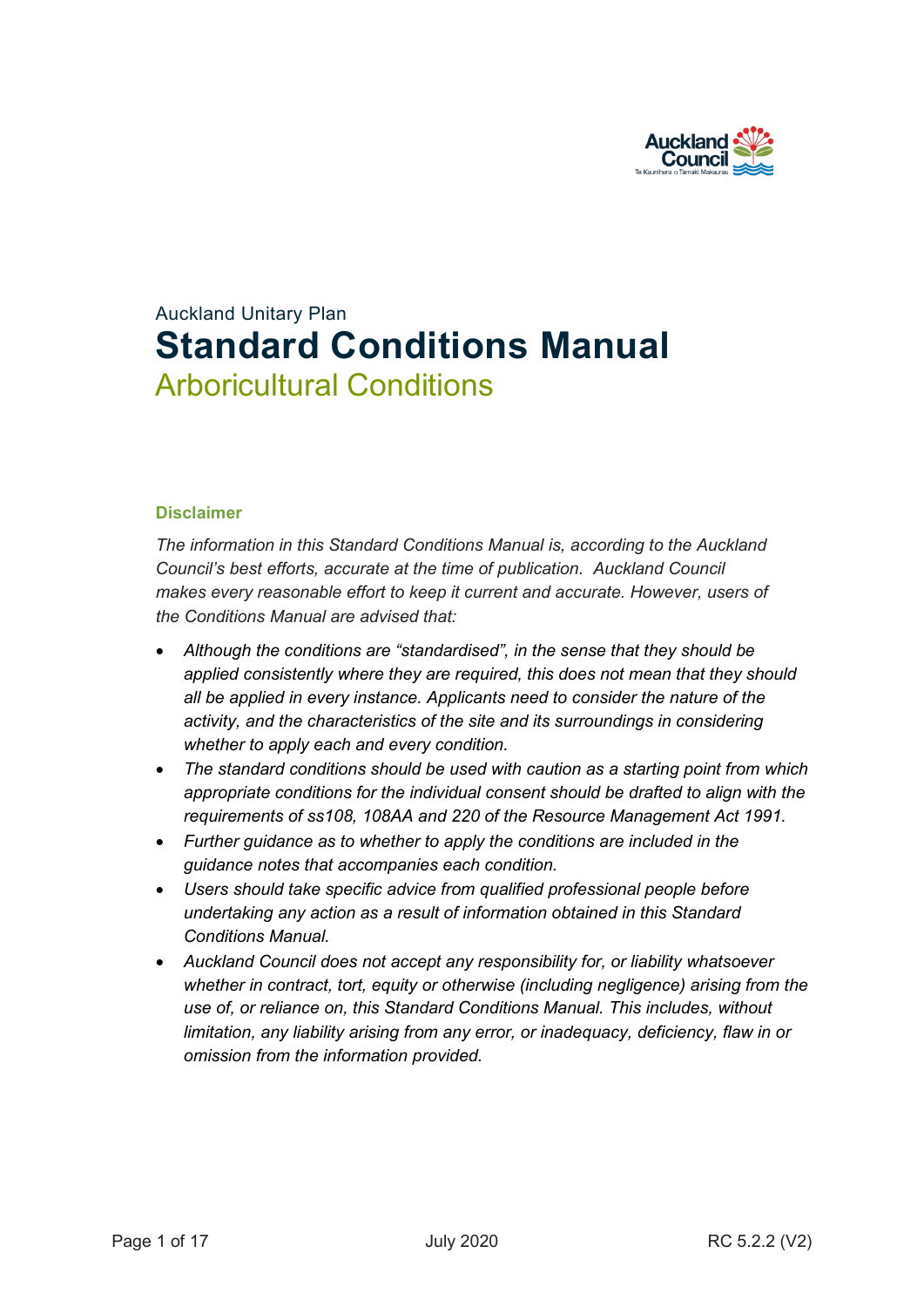## **Introduction**

These conditions relate to vegetation removal, the management of trees during the carrying out of construction and development works, the protection of vegetation through individual tree protection, and larger scale vegetation protection through landscape plans.

These conditions will be placed on consents under the direction of a specialist arborist in councils Earth, Stream and Trees team.

**These conditions are not to be used without first getting specialist expert arboricultural advice. Please consult your specialist arborist in relation to all vegetation management and alteration consents.** 

Please advise your specialist arborist (**prior** to the finalisation of consent conditions or issuing of decision letters) if other council officers from areas such as traffic management, stormwater, or engineering have proposed changes in design or recommend conditions that could have an adverse impact upon the protected trees and/or vegetation subject to the application.

## **Which conditions should I use?**

You need to think carefully about which of the following conditions should be imposed on any particular consent, and not make a final decision before consulting with an arborist. In some cases conditions should only be imposed when works are consented in the root zone of protected trees, in other cases multiple versions of a condition have been drafted to address variations in the nature and complexity of the works occurring on the site.

| Condition    |               | $\overline{2}$ | 3               | 4      | 5             | 6             |               | 8             | 9               | 10 | 11 | 12            | 13              | 14          | 15              | 16            |
|--------------|---------------|----------------|-----------------|--------|---------------|---------------|---------------|---------------|-----------------|----|----|---------------|-----------------|-------------|-----------------|---------------|
| Required for |               |                |                 |        |               |               |               |               |                 |    |    |               |                 |             |                 |               |
| all consents |               |                |                 |        |               |               |               |               |                 |    |    |               |                 |             |                 |               |
| May be       |               |                |                 |        |               |               |               |               |                 |    |    |               |                 |             |                 |               |
| required     |               |                |                 |        |               |               |               |               |                 |    |    |               |                 |             |                 |               |
| depending    | $\mathcal{N}$ | $\mathcal{N}$  | $\triangleleft$ | $\sim$ | $\mathcal{N}$ | $\mathcal{L}$ | $\mathcal{N}$ | $\mathcal{N}$ | $\triangleleft$ |    |    | $\mathcal{N}$ | $\triangleleft$ | $\triangle$ | $\triangleleft$ | $\mathcal{L}$ |
| on nature of |               |                |                 |        |               |               |               |               |                 |    |    |               |                 |             |                 |               |
| consent      |               |                |                 |        |               |               |               |               |                 |    |    |               |                 |             |                 |               |

#### **The conditions have been set out under specific headings.**

**General arboricultural conditions** ensure that all persons working on the site know that the site has constraints in terms of vegetation management. In some cases the consent holder will have to employ a suitably qualified and experienced arborist to supervise all works on site in order to ensure best practice vegetation removal and/or that construction and earthworks do not damage protected trees.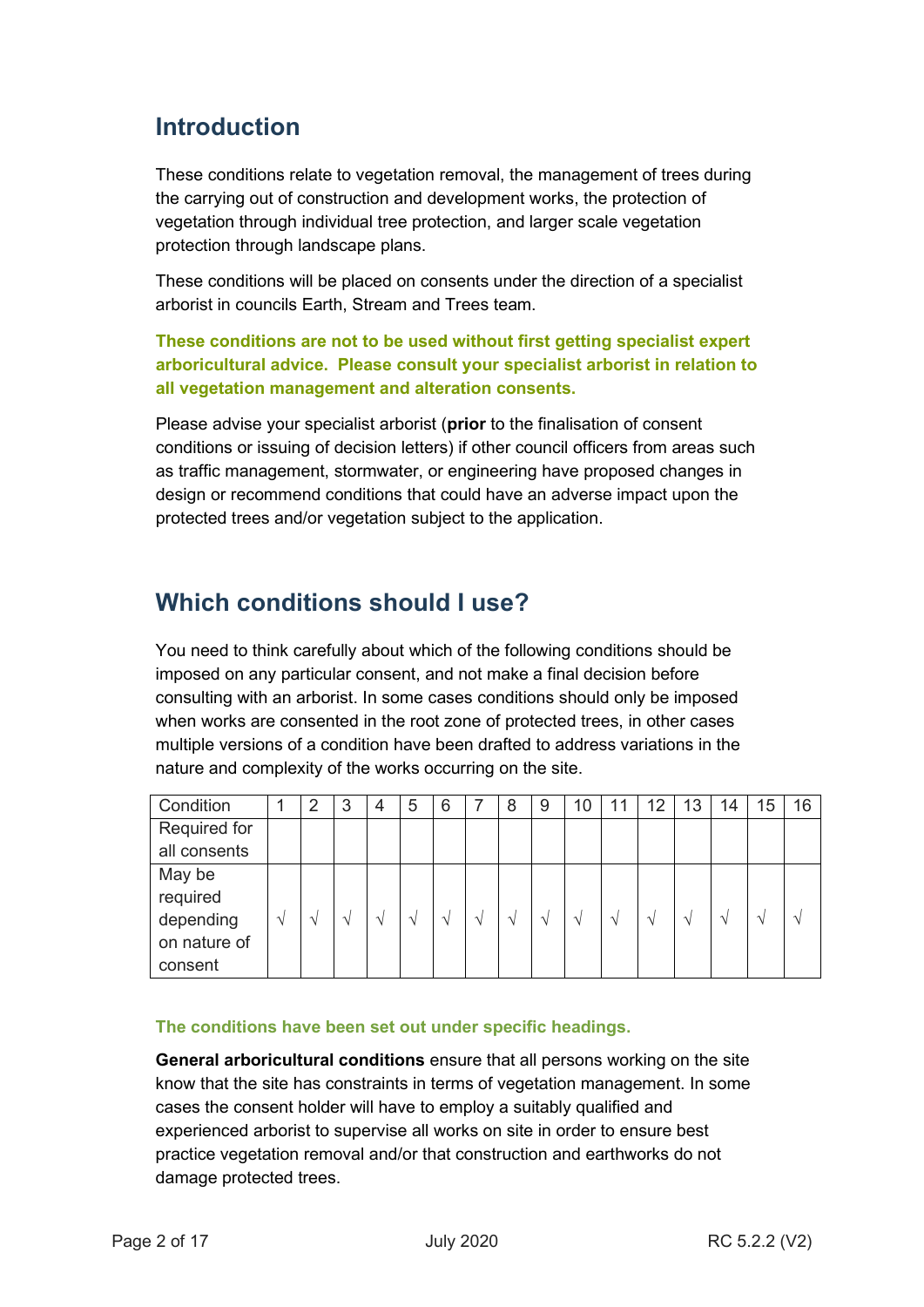**Prior to works commencing** conditions relate to things that have to happen prior to non-vegetation protection works starting on site and include protective measures being put in place around trees to be retained.

**Protective fencing** is a subset of protective measures that must be completed prior to other work commencing.

**During construction** conditions include things that will occur throughout the life of the project such as reporting from the works arborist, the type of digging that can occur and the placement of materials on site.

**Replanting** and Landscape Plan conditions ensure that any replanting happens in accordance with approved or best practice methods.

**Post completion reporting** ensures that our Monitoring Team can certify that the replanting works have survived to provide the mitigation they were intended to provide.

**Advice notes** have been drafted to suit a variety of situations that can arise with regard to vegetation management. The specialist arborists will provide advice on the appropriate use of advice notes.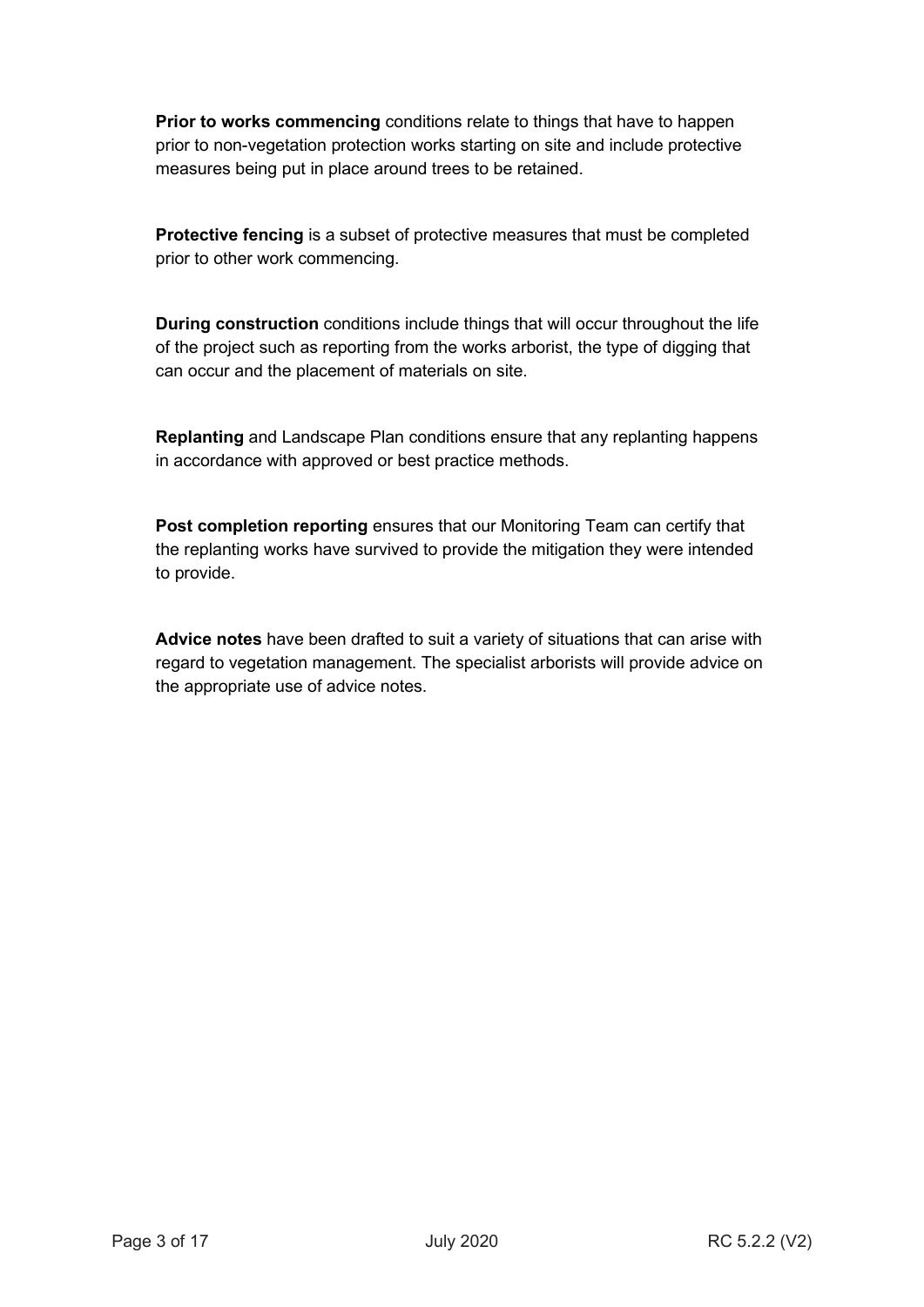## **General arboricultural conditions**

## **Condition 1: All works to be carried out in accordance with good arboricultural practice**

#### **Version A: Pruning**

All tree work must be carried out in accordance with accepted arboricultural standards and practice, by a suitably qualified and experienced arborist, trained in natural target pruning and approved tree climbing techniques.

#### **Version B: Felling**

All tree work must be carried out using accepted arboricultural standards and practice, including tree dismantling procedures which control the fall of stems and branches by approved lowering techniques, in recognition of the relatively confined location and the need to avoid damage to understorey vegetation and built structures.

#### *Guidance Note:*

*This condition should be used on the advice of your specialist arborist. Use Version A when consenting pruning and Version B when consenting felling. If the consent requires both pruning and felling your specialist arborist will customise the text of the conditions for you.*

#### **Condition 2: Operation in accordance with conditions**

The consent holder must ensure that all contractors, sub-contractors, and workers engaged in any activities covered by this consent are advised of the tree protection measures contained in the conditions of this consent and that they operate in accordance with them.

#### *Guidance Note:*

*This condition is to be included in all vegetation management consents and where earthworks and construction on site may affect protected trees. The purpose of the condition is so that contractors are made aware of the limitations of the site with regard to vegetation. Some contractors do not work with these types of constraints often and therefore it is important that they are reminded that for example earth cannot be stockpiled beneath protected trees etc.*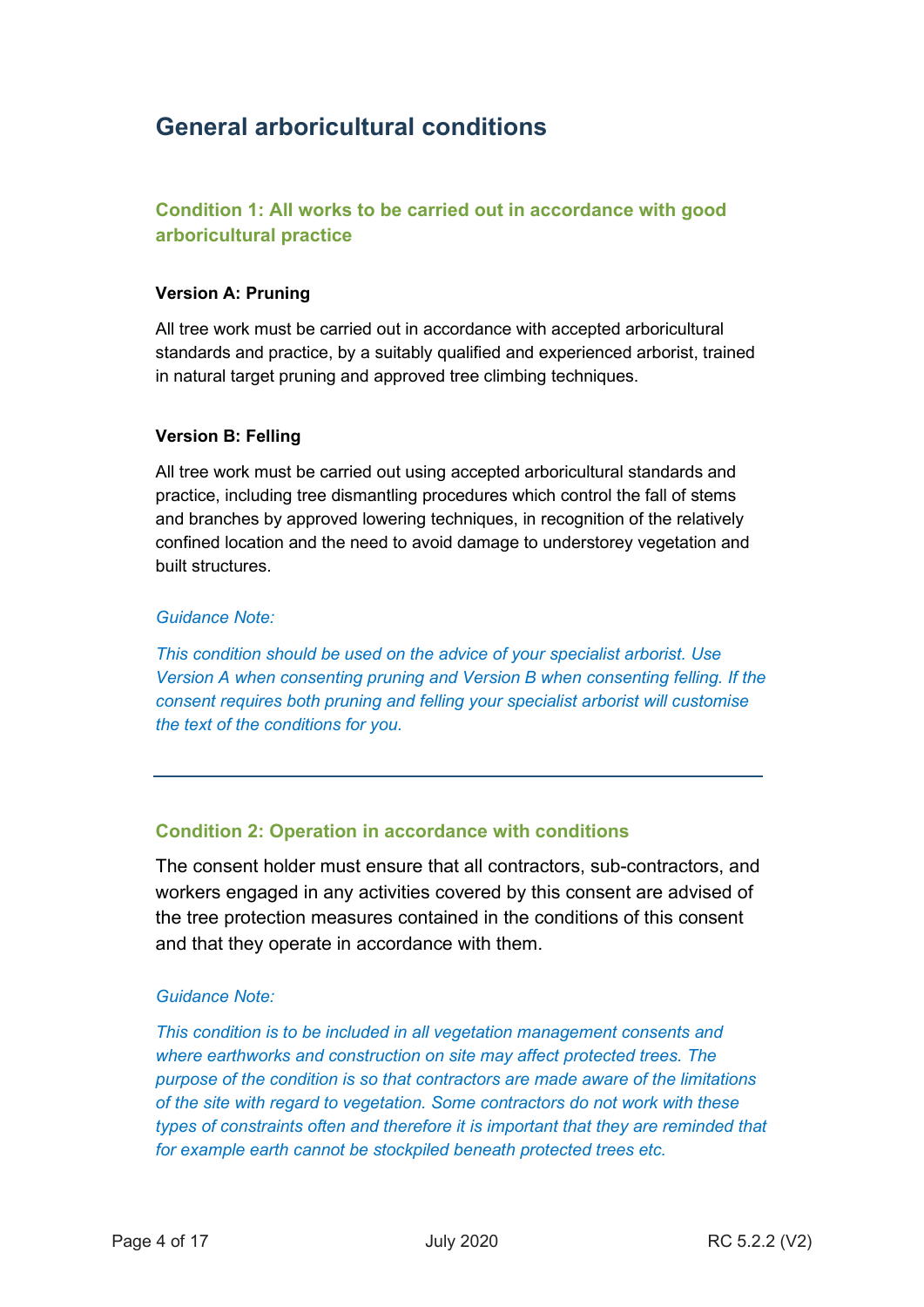## **Condition 3: Suitably qualified and experienced arborist**

Prior to any works commencing on the site, the consent holder must engage the services of a suitably qualified and experienced arborist. The consent holder must inform Council in writing of the qualifications and contact details of the arborist. The arborist is to advise upon, direct, supervise and monitor all and a description of works e.g. excavation and construction activity that occurs in the root zone of protected trees] for the duration of the project. The arborist must ensure that best practice is employed when there is any excavation or pruning of trees. The arborist must also ensure that no unauthorised work is undertaken on the trees. The arborist must liaise with the main contractor and hold regular meetings to discuss tree care matters before during and after construction. The arborist must supervise the tree protection measures required to ensure that the works have no adverse impact upon any retained protected trees.

#### *Guidance Note:*

*A version of this condition should be imposed on all sensitive sites and/or if work is being carried out in the root zone of protected trees. Your specialist arborist*  will decide which words are most appropriate given the nature of the work being *undertaken and the level of risk to protected trees from the works.*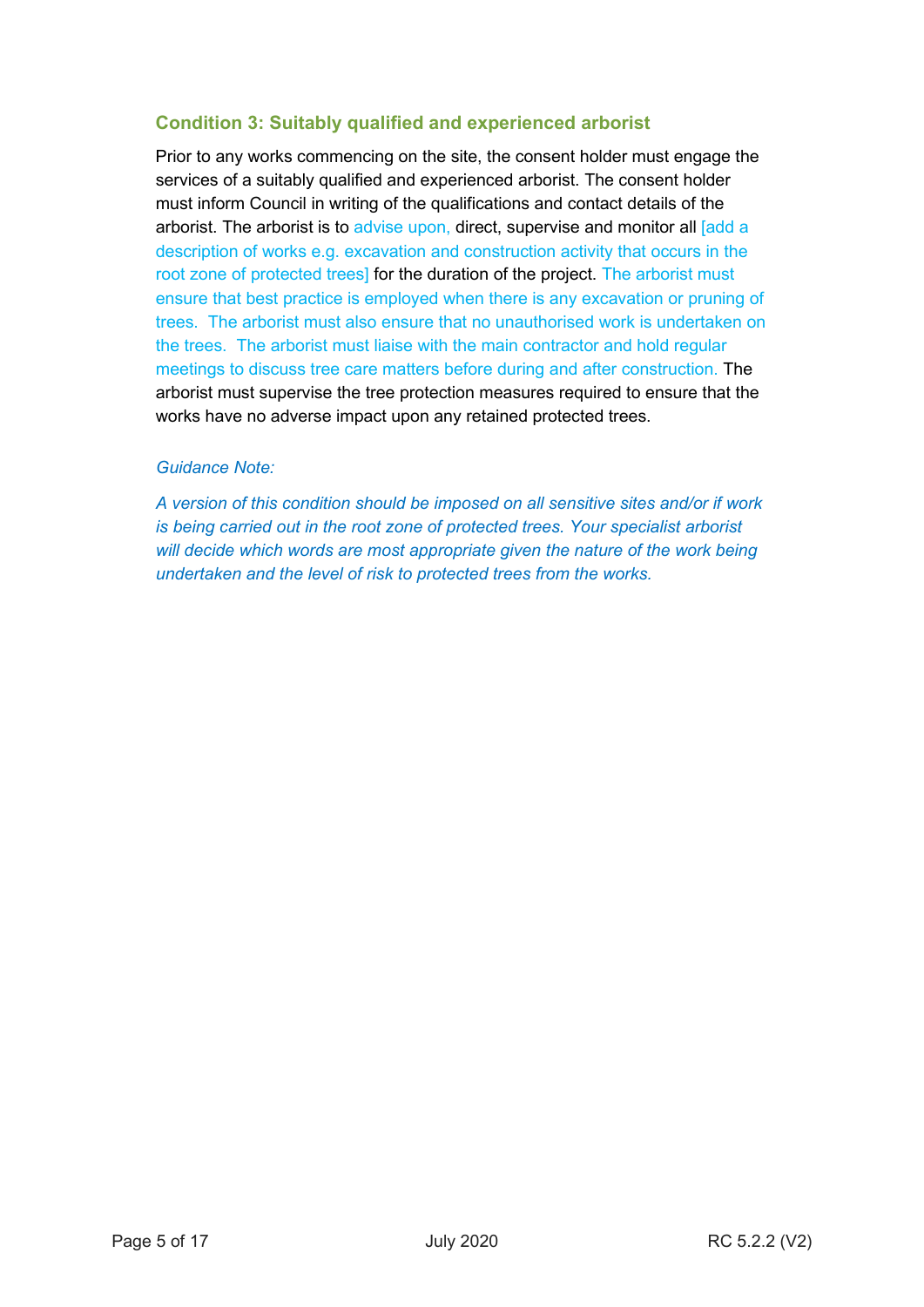## **Prior to works commencing**

### **Condition 4: Protection of root zone through mulching**

Prior to any work taking place within the root zone of a protected tree, the ground beneath the canopy spread must be mulched with an organic compost to a depth of 80mm to serve as a root protection buffer. The mulch must remain in place for the duration of the works.

#### *Guidance Note:*

*The purpose this condition is to provide a protective barrier between any person stepping on the ground and the delicate roots beneath the ground. This condition should be imposed as a tree protection methodology on the advice of your specialist arborist e.g. when no other protection methodology has been approved through the consent.* 

#### **Condition 5: Pre-start report**

Where pre-start tree protection measures are required (such as protective fencing, mulching, or planking) written confirmation must be provided to the Council by the consent holder confirming that the implementation of those measures has occurred. No further works are permitted until the Council has received this report.

#### *Note to staff:*

*The purpose of this condition is to clarify that any agreed protection works have been carried out prior to construction or earthworks occurring on site. This can be dependent on whether a pre-start meeting condition (see general construction condition 1) has also been imposed or whether the consent holders appointed arborist is required to certify that they understand the protection measures and have put them in place.*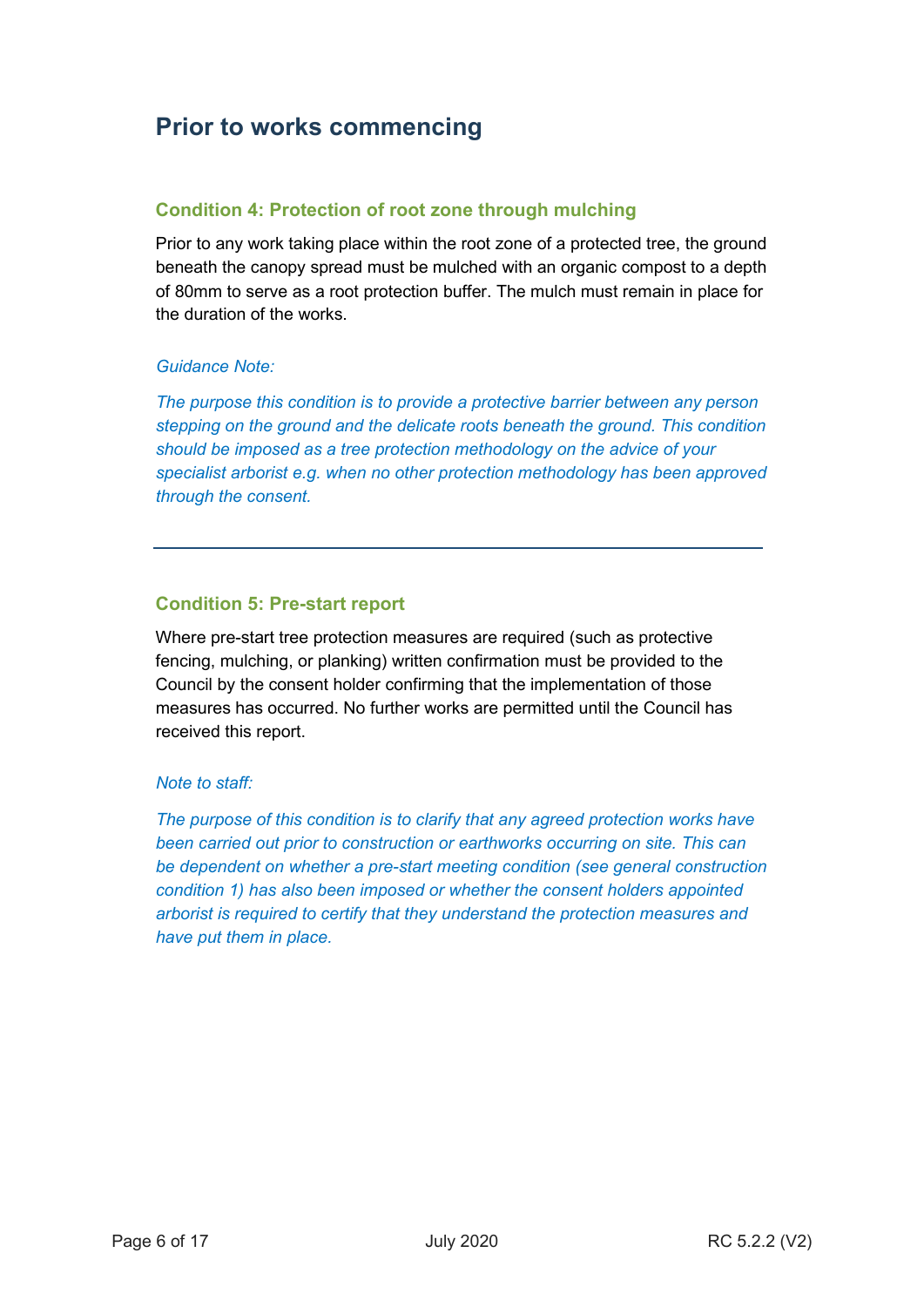## **Protection fencing**

### **Condition 6: Protection fencing**

A tree protection fence of sturdy construction must be erected at a minimum distance of 1m from the outside edge of the canopy spread of the tree/s to be protected on the site. The fence must accord with the minimum requirements in the industry best practice publication titled A Guideline for Tree Protection Fencing on Development Sites published by the New Zealand Arboricultural Association dated April 2011. The fence must be erected prior to the commencement of any work on the site, including site earth works and must remain in place until the completion of all works on the site.

The purpose of the fence is to protect the trees from the effects of earthworks, including excavation, overfilling and construction works on the site. No work must be carried out within the protected area and no building or fill materials must be stored or placed within the protected area, either on a temporary or permanent basis.

#### Advice note:

A high visibility mesh fence which is not resistant to impact and is easily breached will not generally be an appropriate means of complying with this condition.

#### *Guidance Note:*

*The purpose of this condition is to ensure that protective fencing is installed around trees to be retained. If works are being proposed in the dripline of trees to be retained then the application should have proposed an alternative way to ensure tree protection which can be conditioned. In some cases where the site is large and the trees are far away from the works, a high visibility mesh fence may*  be ok to provide for visual demarcation, however such a fence should be pinned *to the ground so as it is not able to be moved. If this is the case your arborist will write a separate condition for you to use. Please also include the advice note regarding best practice.* 

### **Condition 7: Vegetation protection fencing / combined silt fencing**

A sturdy, framed, vegetation protection fence, incorporating appropriate silt control mechanisms, must be erected no less than 1m from the outer edge of the existing covenanted vegetation area. This fence must be constructed prior to the commencement of any excavation work on the site. The fence is to remain in place until the completion of all works on the site.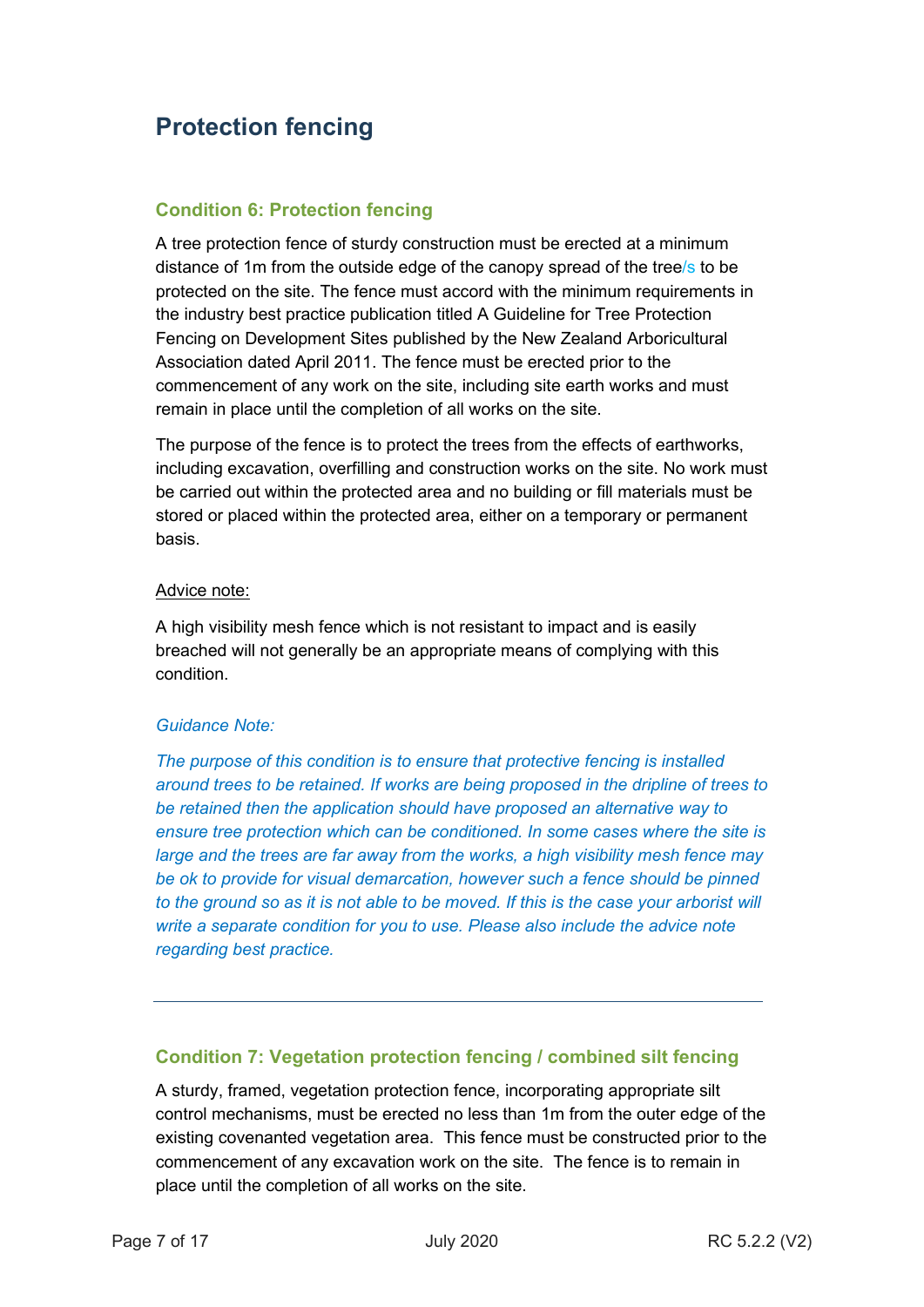#### *Guidance Note:*

*This condition can be used where combined vegetation protection and silt control fence is to be installed. There are special restrictions on when this can occur due to the method of fence construction (e.g. trenching) and the effect this may have on the roots of protected trees. Please consult with your specialist arborist before imposing this condition.* 

## **Condition 8: Fencing inspection**

Prior to the start of any vegetation clearance, excavation, or construction work the consent holder must contact the council to arrange for an inspection of the vegetation protection fence by Council. The purpose of the inspection is to confirm that the vegetation protection fence has been constructed in accordance with condition *[insert cross reference]*. Five working days' notice is required to arrange a site inspection visit.

#### Advice note:

Please contact Council on [insert phone number or email address or monitoring@aucklandcouncil.govt.nz].

#### *Guidance Note:*

*This condition can be imposed if the consent holder's appointed arborist is not required to state that protection works have been carried out prior to works starting on site (If you do not impose condition 5 you should impose condition 8). Your specialist arborist will advise which condition is the most appropriate for the nature of the works on site.*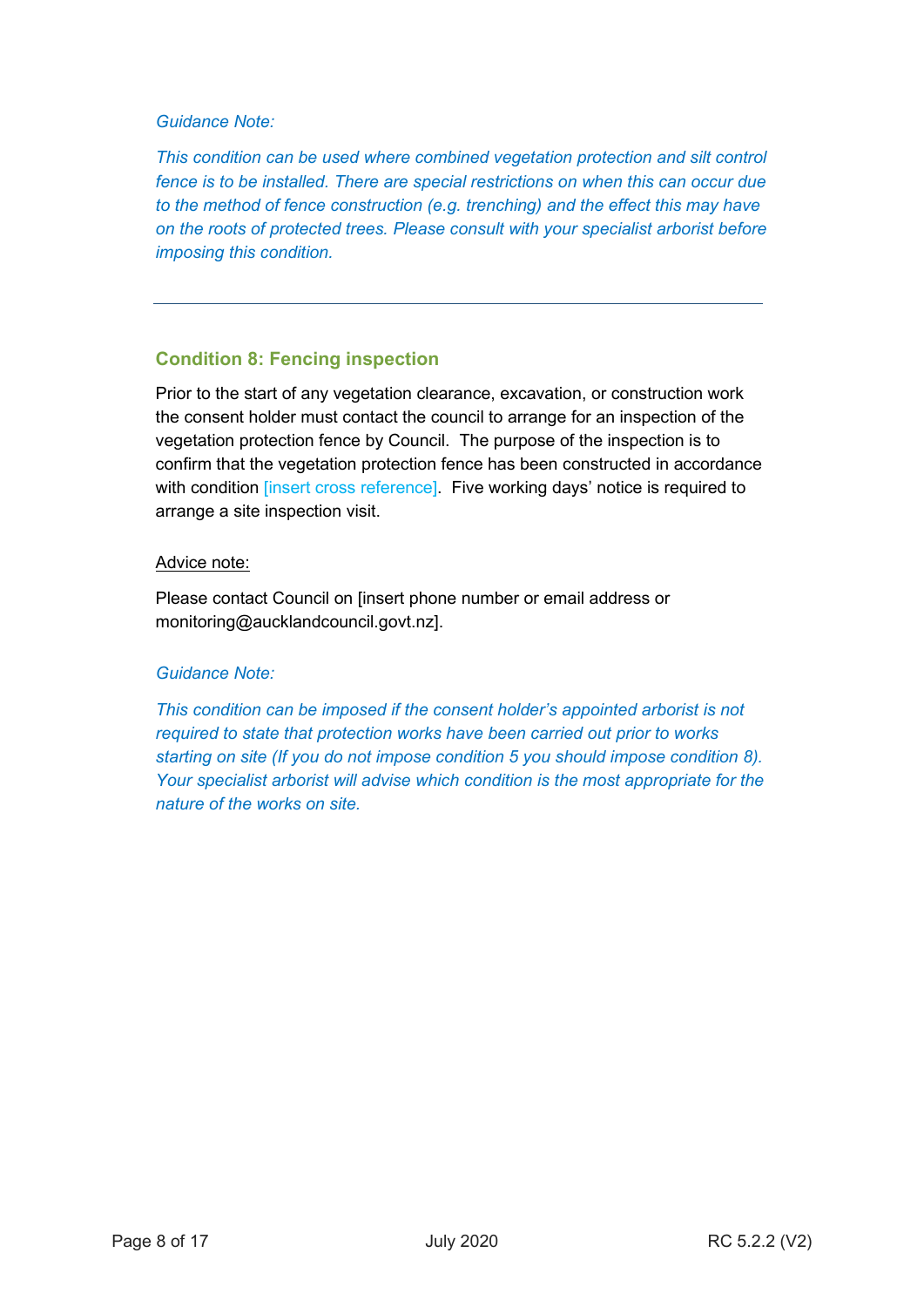## **During construction**

#### **Condition 9: Reporting during works**

From the commencement of all works on site until all tree works authorised by this consent are complete the consent holder must provide a written report to Council on a [insert frequency weekly/monthly/other specified duration] basis. The report must: identify the occasions when the consent holder's arborist has been present on site to supervise and monitor works in the root zone of protected trees; document (including photographs) all activities which have been undertaken on or within the root zone of protected trees; provide confirmation (or otherwise) from the consent holder's arborist that all tree related works undertaken have been carried out in accordance with the conditions of consent.

#### *Guidance Note:*

*The purpose of this condition is to clarify that any agreed protection works have been carried out on site. Your specialist will tell you the frequency to insert. This can be dependent on the staging of the works, for example for larger projects there may be periods where works have stopped due to the completion of the earth-working season or construction phasing so that a monthly report system is not required and council is only informed when a works arborist has actually been on site. The reporting in this condition also places an onus on the consent holder's arborist to certify that works are occurring in accordance with the conditions rather than requiring further monitoring by council officers.* 

#### **Condition 10: Hand digging works**

All excavations carried out within the root zone of protected trees must be hand dug with hand held tools to minimise root disturbance, and must occur under the direct on site supervision of the consent holder's suitably qualified and experienced arborist. Roots with a diameter of less than 35mm encountered during the excavation which cannot be retained must be cleanly cut back to the excavation face. Any roots larger than 35mm must not be removed without an on-site assessment of effects having been undertaken by the consent holder's suitably qualified and experienced arborist. That assessment should be communicated to Council. The removal works must not proceed until Council has approved the assessment and the proposed works.

#### *Guidance note:*

*This condition should only be imposed where works are consented in the root zone of protected trees. Best practice requires that no machinery should be*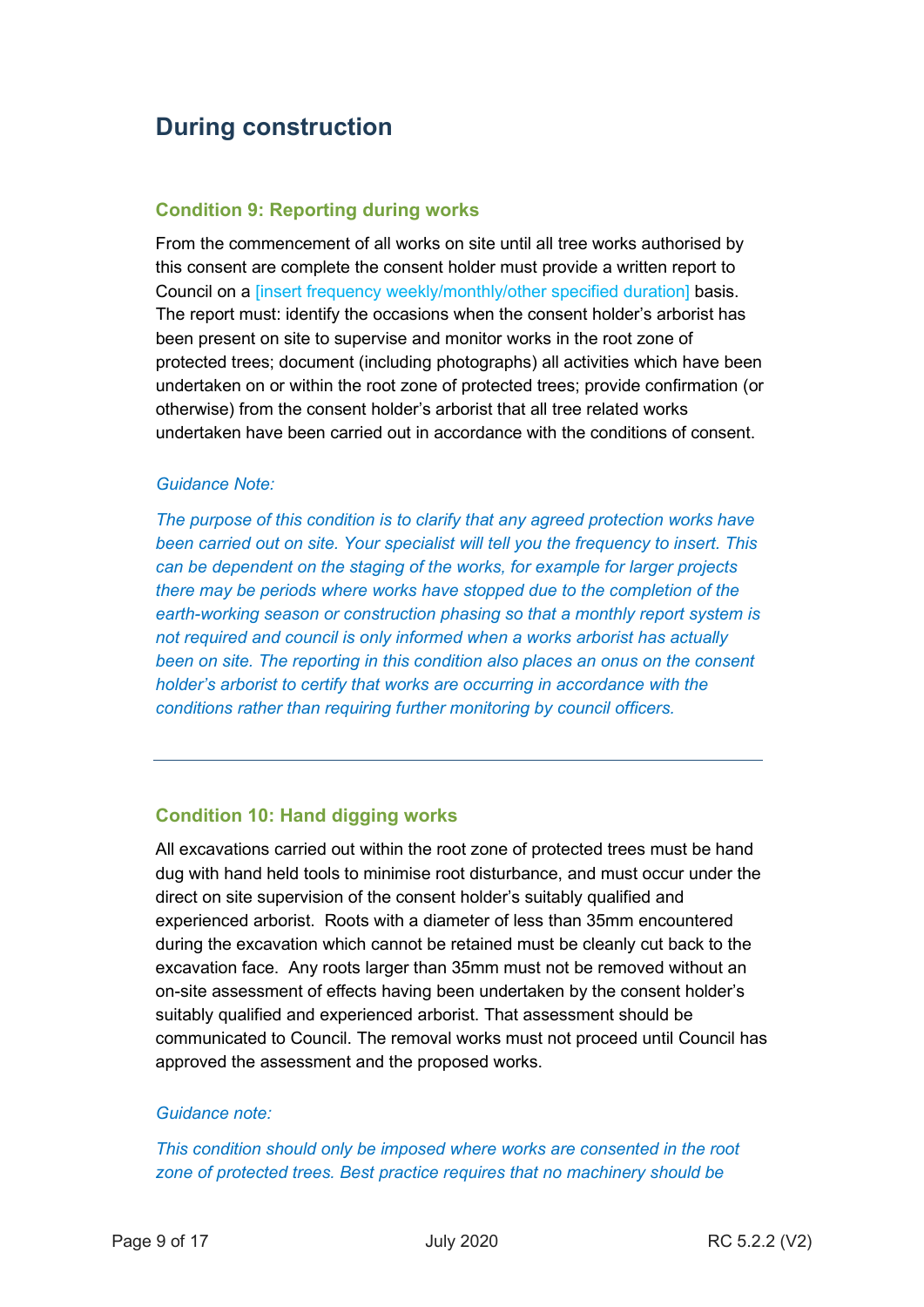*used. Works that may be consented in the root zone can include, for example, digging for the installation of water and power servicing to a dwelling.* 

### **Condition 11: Excavated root work**

Any severed or damaged roots of protected trees encountered during excavation must be cleanly cut back to the excavation face using a sharp implement such as a handsaw or secateurs under the supervision of a suitably qualified and experienced arborist.

Exposed retained roots and cut faces must be protected from direct contact with concrete during any concrete pour using best arboricultural practice.

#### Advice note:

Lining the excavation with plastic prior to any concrete pour and leaving that plastic to remain as a permanent root barrier may be considered a best practice option.

#### *Guidance Note:*

*This condition should only be imposed where works are consented in the root zone of protected trees. Your specialist arborist will advise when to impose this condition where for example an arborist has been appointed by the consent holder and there are known services that will require works through a root zone and the protected tree is of such a size that it is anticipated that the roots will require barrier works.*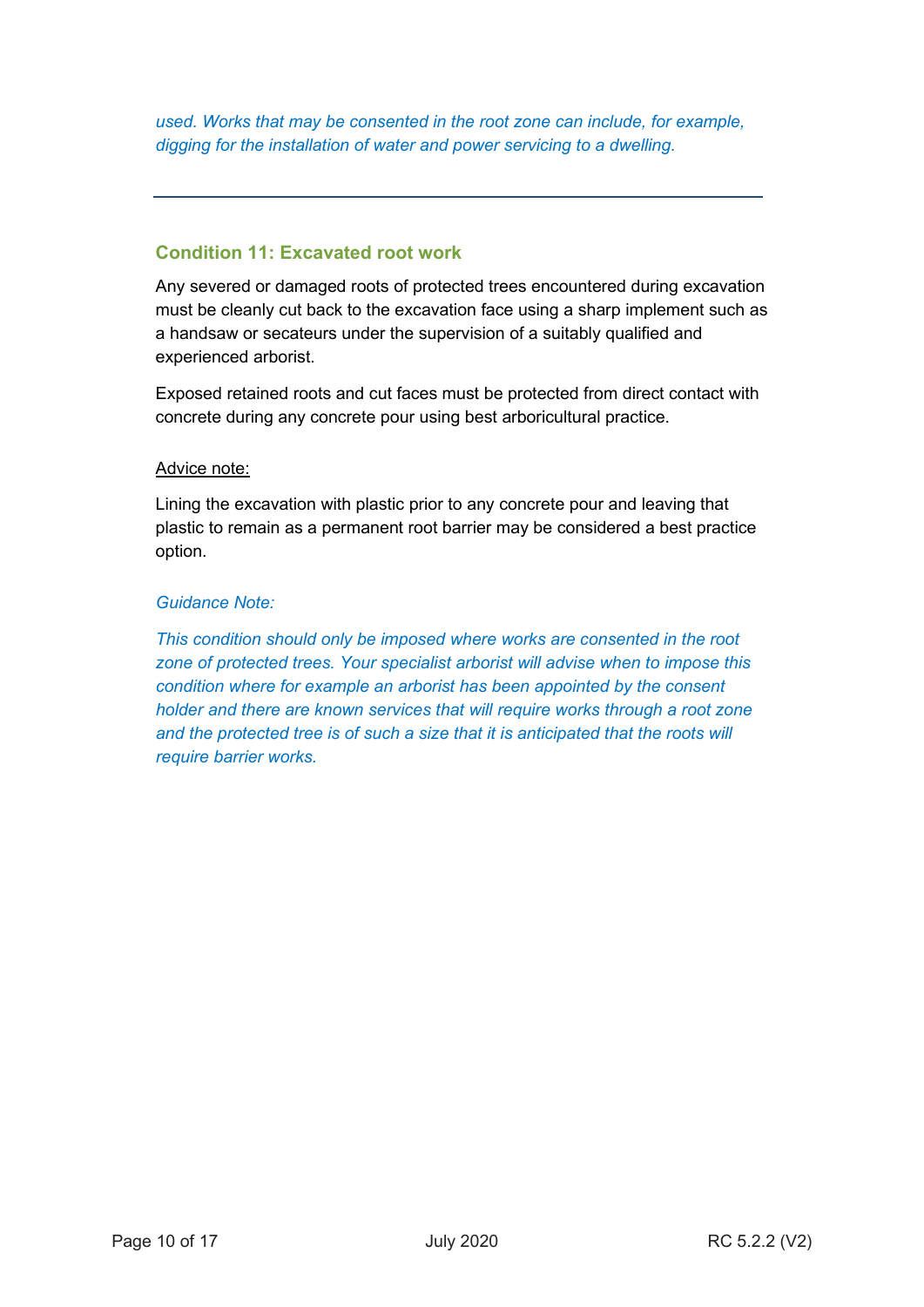## **Condition 12: Service installation by horizontal drilling/thrusting below ground**

All earthworks required to facilitate services and drainage which occur within the root zone of protected trees must be undertaken using trenchless technologies such as pipe drilling and thrusting. Any ground openings necessary to provide machine entry and exit pits, service connections etc., and must be sited outside the root zone of protected trees.

#### *Guidance note:*

*This condition should only be imposed where works are consented in the root zone of protected trees. In some cases machinery can be used, however this precautionary protective condition should be imposed. Your specialist arborist will advise when this condition is appropriate.* 

### **Condition 13: Contamination of root zones**

No spoil produced by excavation must be stored, either temporarily or long term, within the root zone of any protected tree.

Washings from concrete trucks and/or associated machinery must not contaminate any area within the vicinity of protected trees or areas which are, or will be vegetated, and are required by this consent for ecological or amenity purposes.

#### *Guidance Note:*

*This condition is to be imposed on all consents. The purpose of the condition is to ensure that excavated material and any contaminated washings are not stored within root zones or landscaping areas as this can cause damage to these areas both from the actual storage, movement of materials and from weeds and pests or contaminates in the materials.* 

### **Advice Note**

In the event that excavation works not anticipated within the conditions of this consent need to be undertaken within the root zone of any retained protected trees, all works must cease and the consent holder should immediately engage the services of a suitably qualified and experienced arborist, who is experienced in site development activities in close proximity to mature trees, to provide a written assessment of the proposed work. The consent holder's arborist should provide a copy of this assessment to Council for consideration and comment. No further excavation work may proceed within the area in question until approval has been provided by Council. A further consent may be required for the work.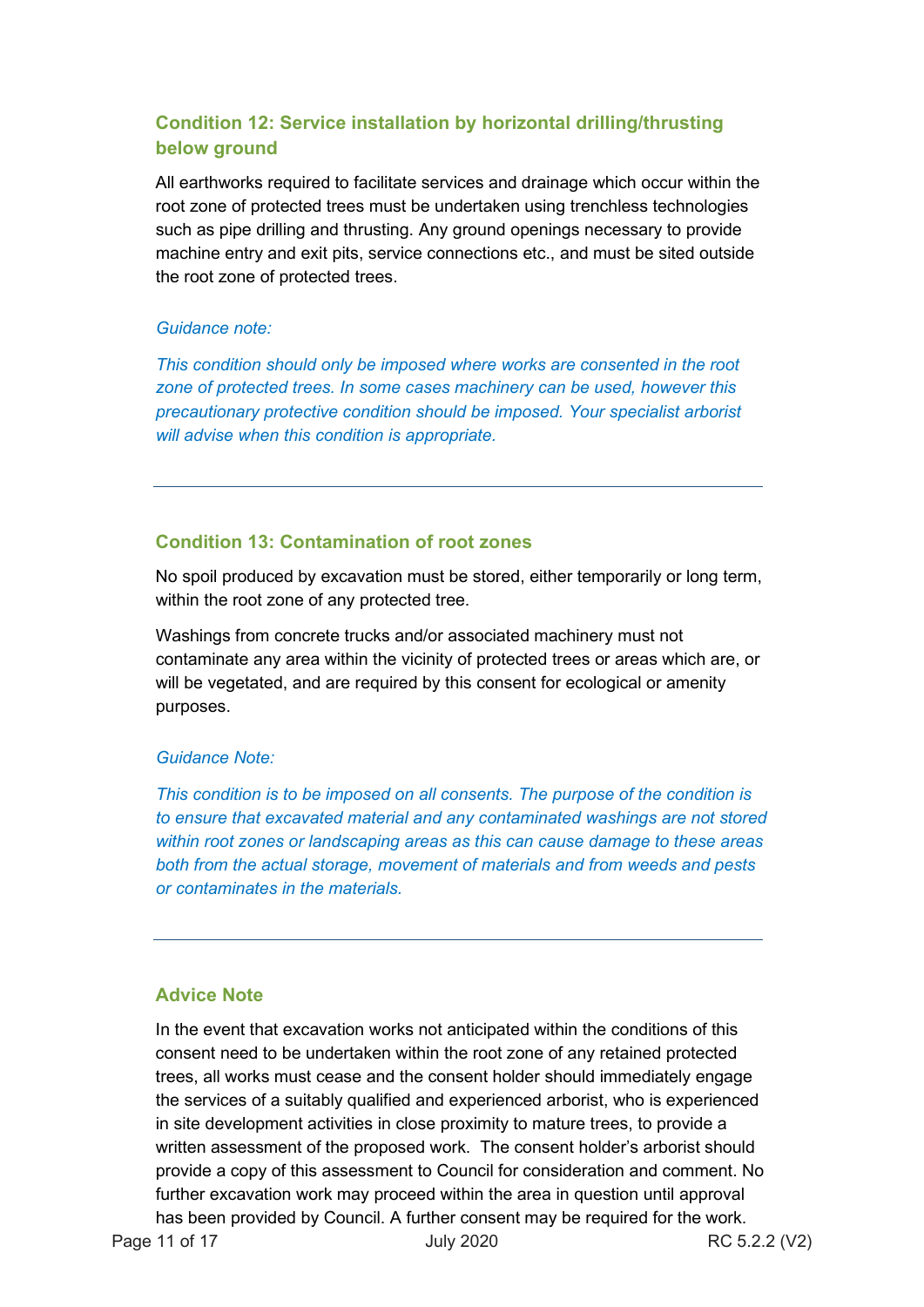#### *Guidance note:*

*This advice note should go on all consents where earthworks within the root zone of protected trees have been consented. This advice note makes it clear that unanticipated works may require further consents and should not be carried out without checking with suitably qualified people including the monitoring officer whether additional consenting is required.*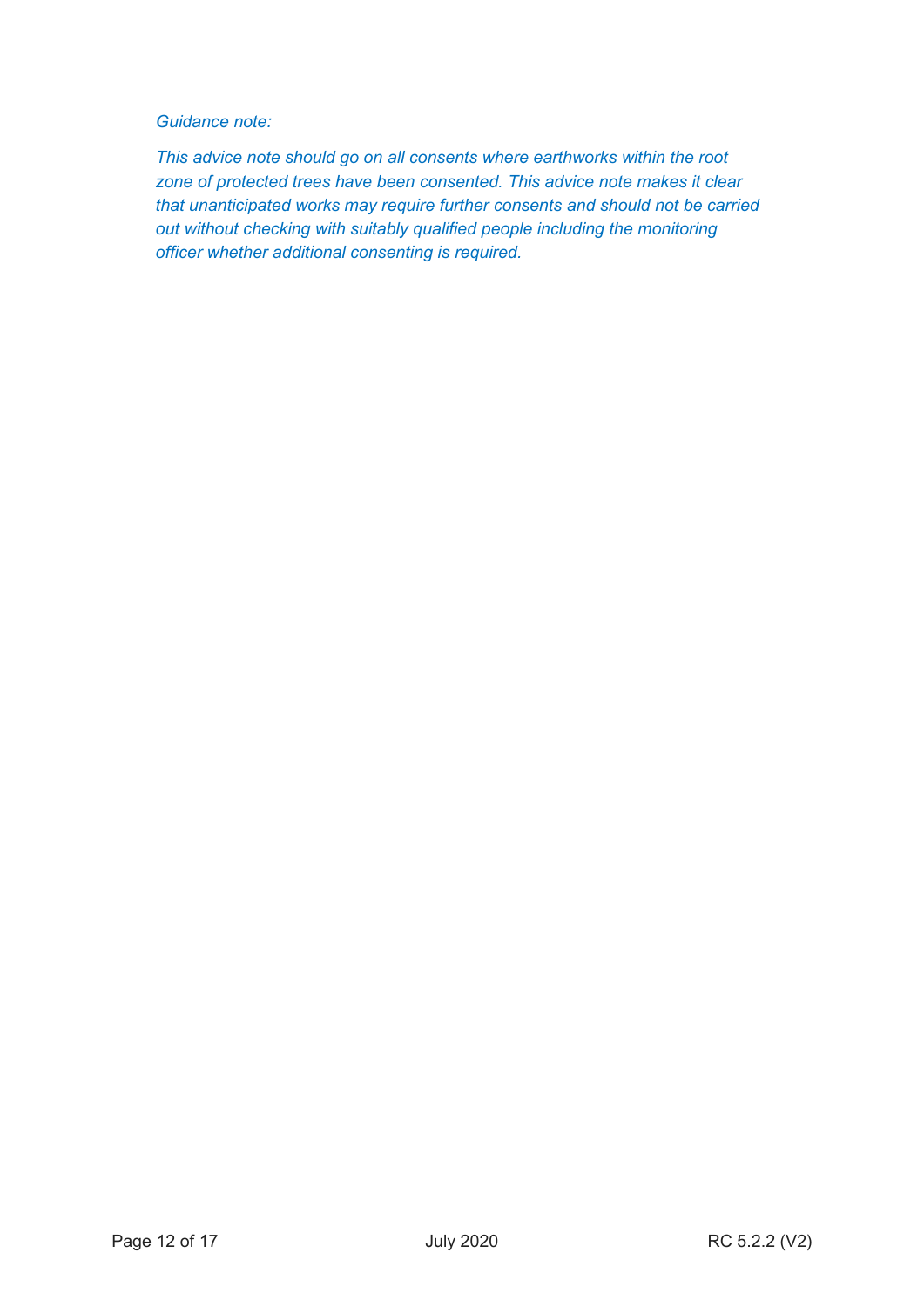## **Replanting**

### **Condition 14: Replanting**

If the consented works are completed during a planting season (1 May to 31 August of any year) and there is sufficient time to undertake replanting before the end of that planting season then replanting must be undertaken during the current planting season. If the consented works are completed outside a planting season then replanting must occur during the next planting season.

The replanting that must be undertaken is one [insert species] replacement tree for each tree removed. Each replacement tree must have a minimum root ball size of xx PB or litre equivalent and a minimum height of xx metres at the time of planting.

The replacement tree/s must be located in a position that takes into consideration their long term growth and development. The replacement tree/s must be maintained in accordance with best arboricultural practice including: irrigation, mulching, and formative pruning as necessary, for the duration of the consented activity.

The replacement tree's growth and development must be monitored for three years following planting. If the tree dies or declines beyond recovery during this period, it must be replaced by the consent holder with a new specimen of a similar size and species to that which was originally planted.

Any replacement trees that fail to establish, or that decline or die at any time, must be replaced to the satisfaction of the Council. The replacement trees must be of similar grade and size to that originally planted and must be maintained in accordance with the stipulations above.

Throughout the 3-year establishment period the consent holder must ensure that: a weed free environment is maintained directly over the root ball of the replacement trees, any stakes and ties are secure and in place; and the rootball is covered with a composted mulch to a depth of 80mm.

#### *Guidance Note:*

*This condition should be imposed on all consents where replanting is required and consented. Your specialist arborist will advise you on the length of time the maintenance is required for the planting, the species, height and PB (plastic bag) size. This is an enduring condition that lasts the lifetime of the consent. If the replanting was required to mitigate an effect, that planting should be present on site to mitigate that effect for the lifetime of the consented building or activity.*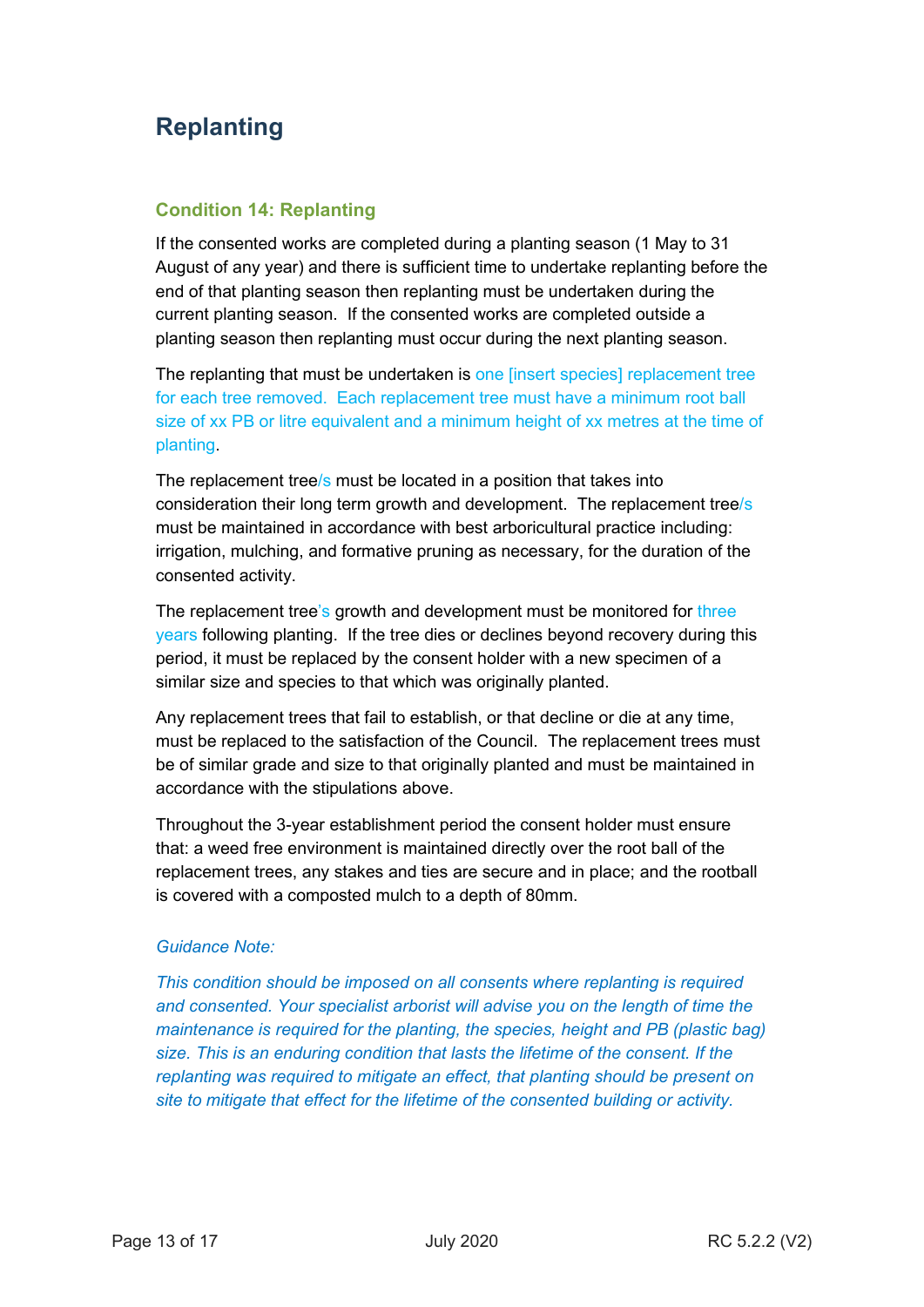## **Condition 15: Landscape plan**

#### **Version A**

If the consented works are completed during a planting season (1 May to 31 August of any year) and there is sufficient time to implement the approved landscape plan before the end of that planting season then the approved landscape plan must be implemented during the current planting season. If the consented works are completed outside a planting season then the approved landscape plan must be implemented during the next planting season.

The consent holder must implement the approved landscaping in accordance with the approved landscape plans submitted as part of this application referenced as XX, prepared by XX for XX, and dated XX.

#### **Version B**

A landscape plan for the site must be submitted to the council for assessment and certification by theCouncil within one month of the date of this consent being granted/prior to the start of works. The landscape plan must include details of: plant species, methods of ground preparation for planting, plant numbers, planting density, and plant sizes at the time of planting.

The landscape plan must also specify an on-going maintenance and weed control program designed to ensure that adequate care of the planted material is undertaken through to establishment. The weed control program must make provision for replacement of newly planted trees and/or shrubs that die or decline, [to a point that, in the opinion of the Council, they are not of value] and must extend for a minimum of three years following completion of the first planting.

Council must be notified by the consent holder upon completion of the landscape work in order to ensure compliance with the plan.

The consent holder must notify Council when the landscape work has been completed to enable monitoring of compliance to occur.

Further monitoring at 12 and 24 months from the date of completion will take place to ensure that adequate maintenance has been undertaken.

Any replacement trees and/or shrubs required must be of the same type, grade and size as that originally planted and all replacements must be planted either within the current (1 May to 31 August) planting season if practicable or the following planting season.

#### *Guidance Note:*

Landscape works can be required for amenity reasons where vegetation is being *lost or development requires mitigation. With an integrated consent advice should be sought from the council's urban design landscape architects. A separate section in the conditions manual contains conditions for landscape plans as recommended by those urban design landscape architects. These*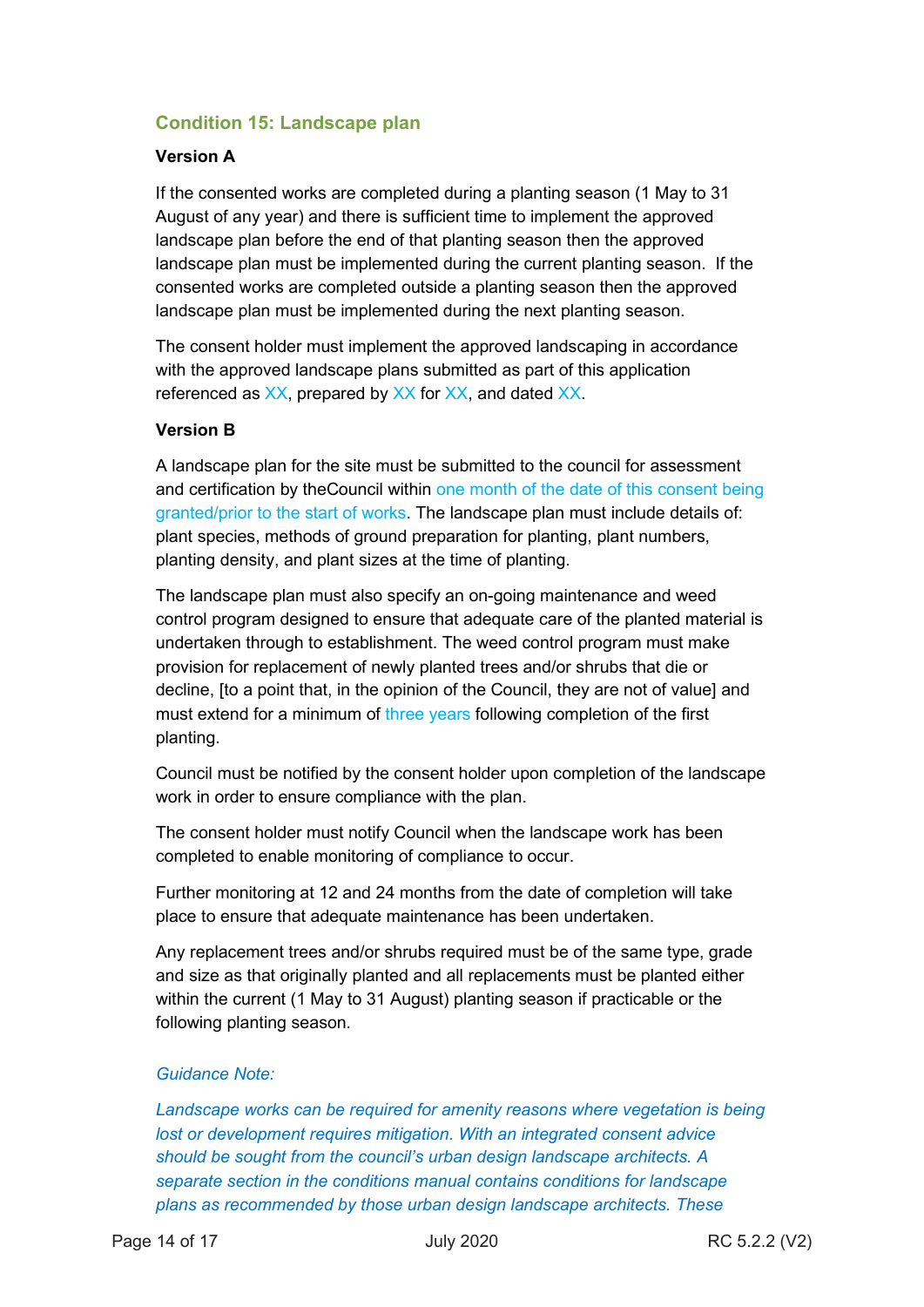*conditions are for tree only consents where no urban design advice is sought and the landscape works are being reviewed only by the council's specialist arborists.* 

*Version A should be used where a Landscape Plan has already been approved as part of the consent documents. Version B should be used where no Landscape Plan has been supplied.*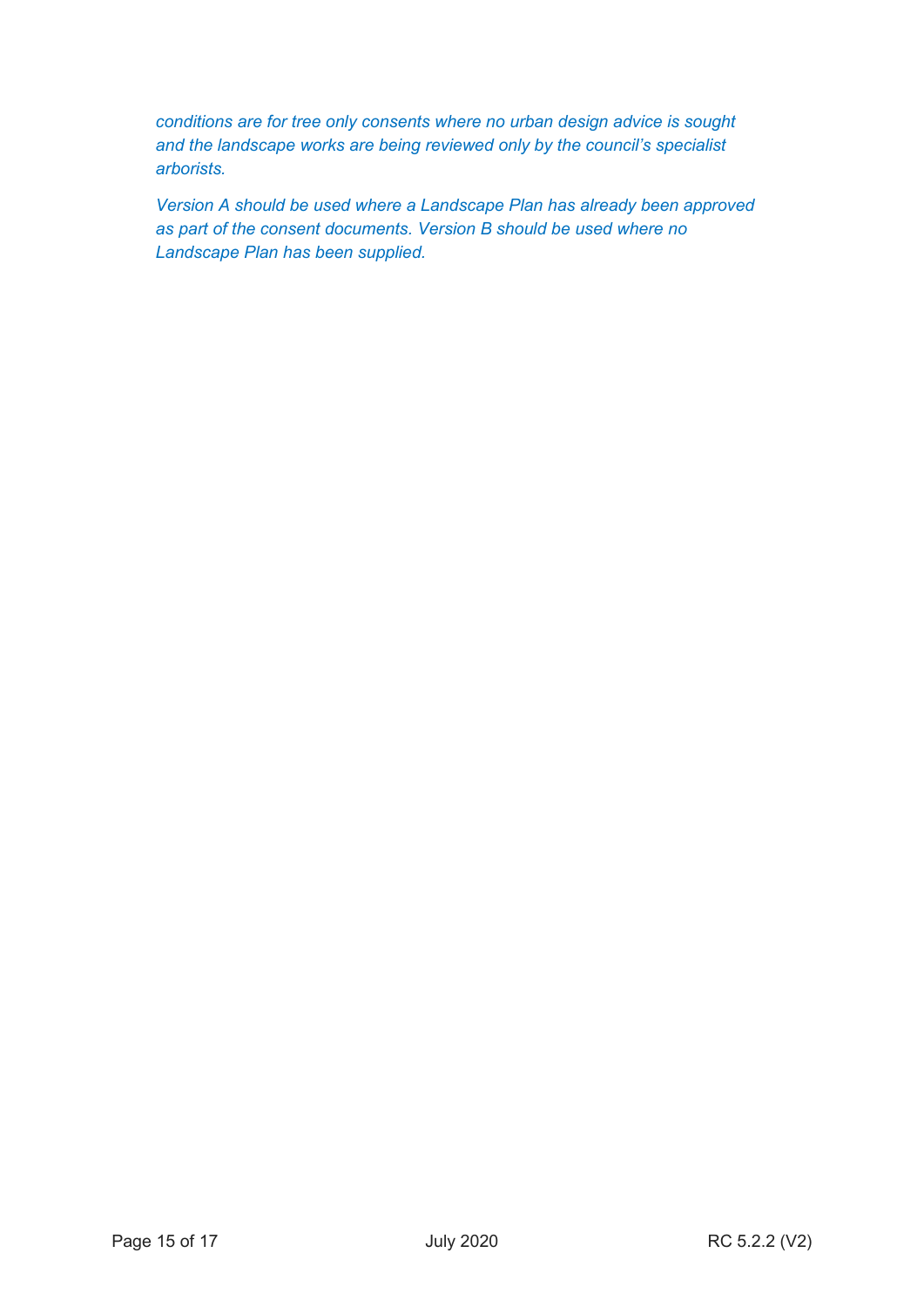## **Post completion reporting**

### **Condition 16: Reporting after completion**

#### **Version A**

A completion report prepared by a suitably qualified and experienced arborist must be supplied to Council within one month of completion of all site works. The completion report must confirm (or otherwise) that: the works have been undertaken in accordance with the tree protection measures contained in the conditions of consent, the works were completed under the direction of a suitably qualified and experienced arborist, the impact of the works on the protected trees has been no greater than that permitted by the conditions of consent.

#### **Version B**

A report is required to be supplied to Council from a suitably qualified and experienced arborist one year after the finish of site works and completion of the development. The report must describe the health and condition of the retained trees and confirm (or otherwise) that the effects of the works upon the trees has been no greater than that permitted by the conditions of this consent. The report must also itemise any remedial actions that may be required to alleviate any adverse effects that have occurred.

#### **Version C**

The consent holder must provide a tree report to Council, twelve months after completion of all works on site. The purpose of this report is to determine the health of the newly planted trees and any damage that may have occurred to retained trees during the previous 12 months. This report must also itemise any remedial actions that may be required to alleviate any adverse effects to trees that have occurred as a result of the exercise of this consent.

#### *Guidance Note:*

*A version of this reporting condition should be imposed on all consents where significant works or replanting was required by the consent. Your specialist arborist will advise which version is the most appropriate given the nature of works on site and the length of the project.* 

## **Specific advice notes**

1. Except as provided for by this consent, no works adversely affecting trees protected by rules contained in the Auckland Unitary Plan – Operative in Part and/or the Auckland Council District Plan – Hauraki Gulf